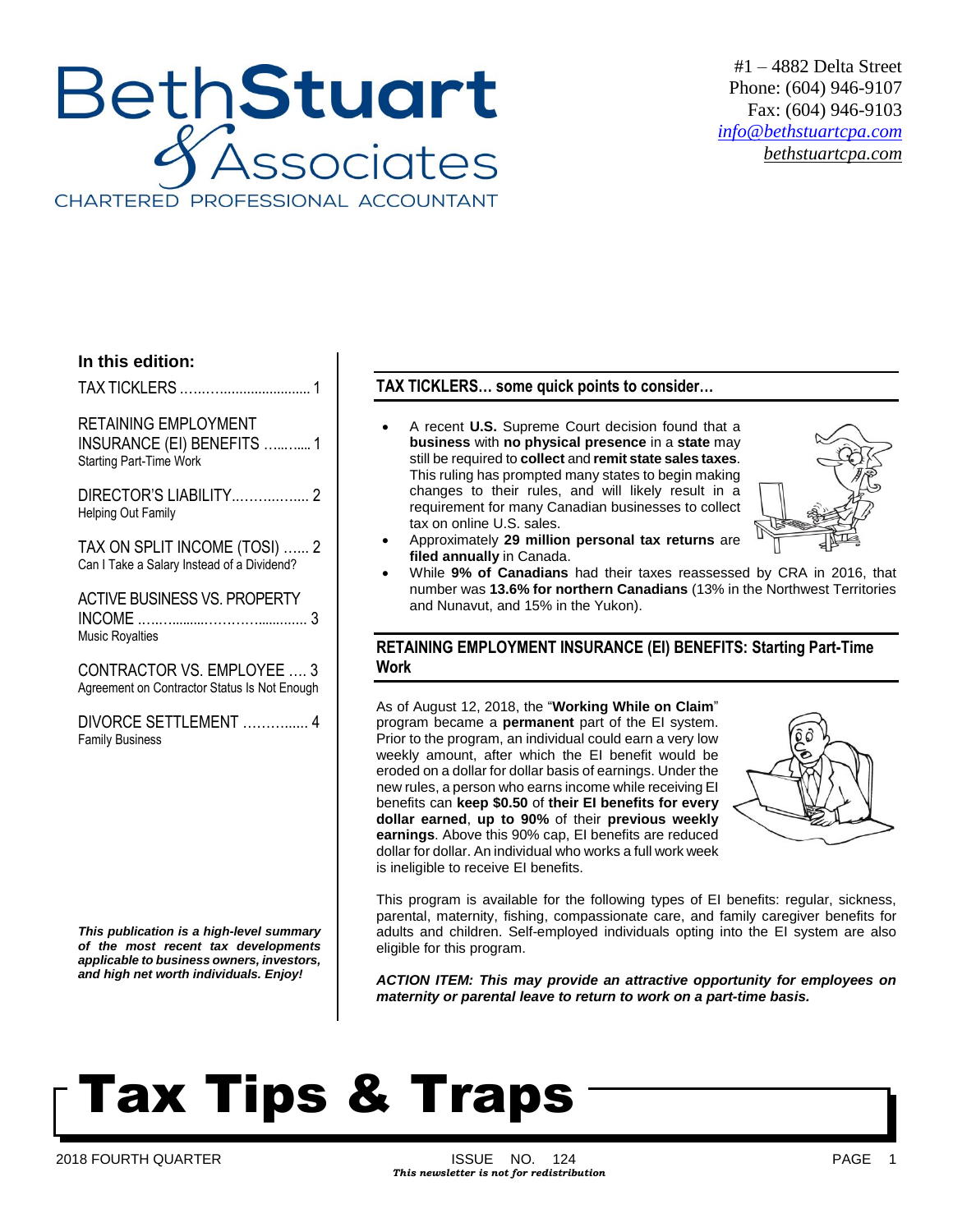### **DIRECTOR'S LIABILITY: Helping Out Family**



Being a director of a corporation comes with many responsibilities. Failing to exercise due diligence in ensuring source deductions (such as EI, CPP, and income tax) are properly withheld from wages and remitted to CRA may result in a director's **personal liability** for the

corporation's outstanding amount. A June 12, 2018 **Tax Court of Canada** case examined whether an individual who set up a corporation (along with a bank account) for his brother to operate would be held liable **for unremitted source deductions, penalties and interest totaling \$37,536**. The individual testified that he was **not personally involved** in the operations and that he had participated in this manner because his **brother had "zero credit"**. The operation went out of business after approximately a year and a half with wages and source deductions outstanding.

The taxpayer argued that he had exercised **due diligence** by requiring his brother to **sign an agreement** at the onset to **"keep deductions current"** and to "keep everything in good standing". The taxpayer indicated that while he never asked to see the records, he did enquire from time to time "if things were going ok".

#### **Taxpayer loses**

The Court determined that a **reasonably prudent person** would have done **more to keep abreast** of the corporation's financial affairs, **especially** given that his brother had either little financial knowledge or **financial problems in the past**. Entering into the initial agreement without follow-up indicated that the taxpayer did not act with due diligence. He was, therefore, **held personally liable** for the unremitted amounts and associated interest and penalties.

*ACTION ITEM: Be cautious when acting as a director or taking responsibility for loans when not directly involved in a corporation's activities. Failing to take certain actions may result in personal liability for certain corporate tax debts.*

### **TAX ON SPLIT INCOME (TOSI): Can I Take a Salary Instead of a Dividend?**

**Dividends** received by individuals from private corporations as of January 1, 2018 may be subject to taxation at top marginal tax rates (due to the new TOSI rules) if, in general, they are determined to be **unreasonable**. Salaries, however, are not specifically subject to these rules. As such, some may consider **replacing** potentially unreasonable dividends with **large salaries or bonuses**. This article considers some implications and risks when deciding to pay a salary instead of a dividend (or vice versa), in context of the new TOSI rules.

First, to be deductible against corporate income, **salaries or**

**bonuses** must be **reasonable**. In the past, CRA has considered most salaries paid to heavily involved **key owner-managers** of active businesses **reasonable** regardless of size. However, it is uncertain whether CRA would continue to provide such tolerance, and what level of ownership or involvement in the business would be required. While **unreasonable salaries** may result in **loss of deductibility**, it is also possible (although not common) that CRA may take the position that they are **shareholder benefits**. Such



reclassification could once again make the receipts subject to TOSI in the same way that dividends are. This result would generally put the shareholder in a **worse position** than if they had simply received dividends subject to TOSI.

As such, it is key to determine whether the dividend or salary is reasonable. Generally, if one's **labour contributions** are sufficient to indicate that the salary is reasonable, it would also mean that a dividend paid instead would be reasonable (since labour is one of the factors to consider when determining dividend reasonability). However, reasonability in respect of a **salary only considers labour in the period** for which the salary is paid. For **dividends**, reasonability is considered in context of the recipient's **entire historical involvement**. For **example**, consider a shareholder that contributes \$50,000 in effort each year and receives \$50,000 salary, however, last year he received a \$200,000 dividend as well. A \$50,000 salary in the current year would be reasonable; however, a \$50,000 dividend may not be since the individual had already received total compensation far in excess of contributions. Individuals that have received large amounts in previous years may be more inclined to receive salaries.

In addition, one may also prefer to receive salaries in order to avoid the uncertainties and complication related to larger and more complex dividend reasonability calculations. On the other hand, credit for risk borne, capital provided and other contributions can increase the quantum that may be paid as a reasonable dividend, but would not increase the amount that would be a reasonable salary.

Beyond TOSI, there are a number of other considerations to weigh. Some of them include:

- Salaries require T4 filings and payroll remittances such as CPP.
- Salaries generate RRSP contribution room.
- Salaries could trigger a health payroll tax for the employer (Manitoba, Newfoundland and Labrador, Ontario, Quebec, and starting in 2019, British Columbia) or employee (Northwest Territories and Nunavut).
- When evaluating how much credit will be offered to an individual, financial institutions may give greater weight to salaries.
- Payment of a dividend may expose the individual recipient to corporate tax liabilities.
- The overall tax burden differs slightly between salaries and dividends. This difference changes annually. It is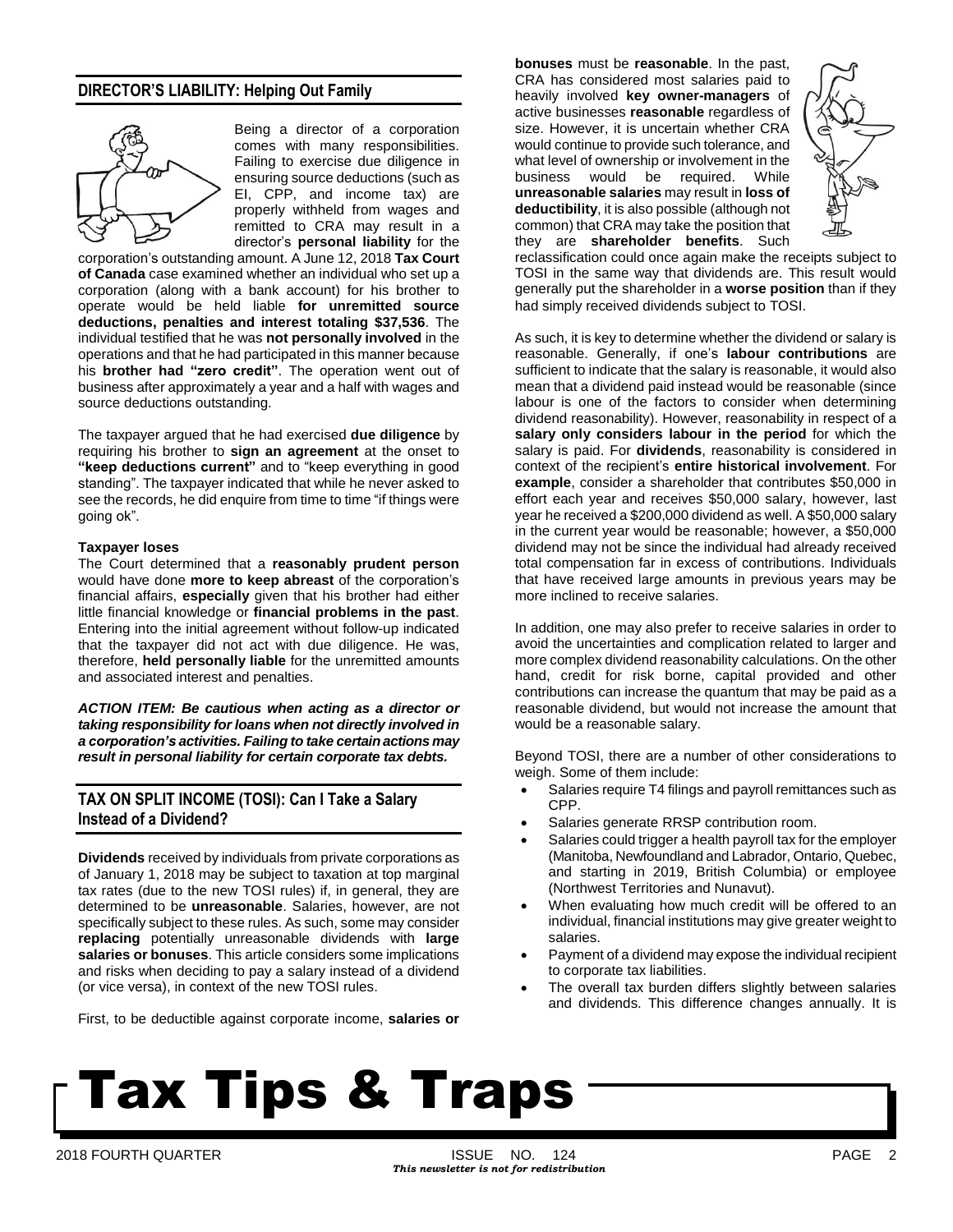primarily a function of provincial jurisdiction, changes to tax rates and credits, and variances in income level.

In summary, various factors should be balanced when determining whether a dividend, salary, or combination of the two should be paid. Also note that dividends may receive special protection from the TOSI rules depending on a number of factors such as age, levels/types of corporate contributions, whether shares were inherited, and the type of relationship that one has with key participants in the corporation.

*ACTION ITEM: The facts of each situation must be considered to determine whether an exception from TOSI is available, and whether remuneration in the form of dividend, salary or both is most appropriate. Consider reviewing remuneration structures with your professional advisors.*

### **ACTIVE BUSINESS VS. PROPERTY INCOME: Music Royalties**



A private corporation's income from a **specified investment business** (SIB) is **not eligible** for the **active business tax rates** (varying from 10% to 31%, depending on a number of factors, including the total earnings from operations and the province or territory in which it is located). Rather, a corporate investment tax rate of around 50% is levied (again, it varies by jurisdiction). In a July 10, 2018 Tax Court of Canada case, at issue was

whether **royalties** received by a taxpayer for usage of its **musical works** (used in television shows such as "Curious George", and CBC's "The National") was income from an SIB. The royalties were paid from the Society of Composers, Authors and Music Publishers of Canada **(SOCAN)**, an organization composed of approximately 150,000 members that licenses musical works for use in public performances and public telecommunications (e.g. broadcast television, radio, internet, etc.) across Canada and globally. Fees are collected and then distributed by formula to SOCAN's members.

An SIB exists where the **principal purpose** of the business is to **derive income** (including interest, dividends, rents and royalties) from property. CRA has previously indicated that royalty income which is related to an active business carried on by the corporation in the year, or which is received by a corporation which is in the business of originating property from which royalties are received, would be considered active income and not income from an SIB. It is unclear why their position in this case was different.

### **Taxpayer wins**

The Court determined that the principal **purpose** of the taxpayer's business was **to engage in the writing and recording of music** for television shows. The sole shareholder, who was also the sole employee, worked an average of 30 hours per week pitching work, attending viewing sessions with

producers, and writing/recording music. During the years in dispute, roughly 6,000 music tracks were composed.

The Court stated that **income received** in the form of **royalties** is **not automatically** income from an **SIB**. The principal purpose of the corporation's music composing business was to derive income from the provision of services, not from property such as music copyrights. The royalties were therefore part of the taxpayer's active business income, and not income from an SIB.

Finally, the Court addressed whether **residual royalties** (primarily generated from re-runs) would also be active business income. The Court opined that this income was **"incident to and pertained to"** the taxpayer's active business and, therefore, was **also** considered **active business income** eligible for the active business rates.

*ACTION ITEM: CRA frequently reviews the business purpose and activities of corporations to determine whether the small business tax rate is available. In most cases, corporate earnings from royalties, rents, interest or dividends, will not be eligible for the small business deduction, however, some opportunities may be available where the activity level is sufficiently substantial.*

### **CONTRACTOR VS. EMPLOYEE: Agreement on Contractor Status Is Not Enough**



In a May 8, 2018 **Tax Court of Canada** case, the Court reviewed whether the taxpayer was **earning insurable** and **pensionable amounts** related to her work at a **health care clinic** for 2015 and part of 2016 up to her termination. Classification as an employee would subject the business to various CPP, EI, and other withholdings for past and

future years. Such classification could also subject the payer to other significant non-withholding liabilities such as employment benefits, wrongful dismissal, vacation pay, and sick pay.

The taxpayer's work **commenced** at the clinic in 2008, at which point both the taxpayer and the clinic agreed that the taxpayer was an **independent contractor**. She originally provided clerical services and over time took on additional duties which included acting as chiropractic and physiotherapist assistant and a Pilates instructor. In 2016 the taxpayer realized she should have been collecting and remitting GST/HST on services performed for the clinic. The taxpayer filed a **voluntary disclosure** related to this **GST/HST** matter. At this point the taxpayer and clinic decided that the taxpayer and similar workers should become employees.

### **Taxpayer determined to be an employee**

The Court stated that while it appeared that the taxpayer believed she was an independent contractor (evidenced, as an example, by her efforts regarding GST/HST collection); the **objective reality must be examined**. The Court looked to the following factors to find that the individual was an **employee**: